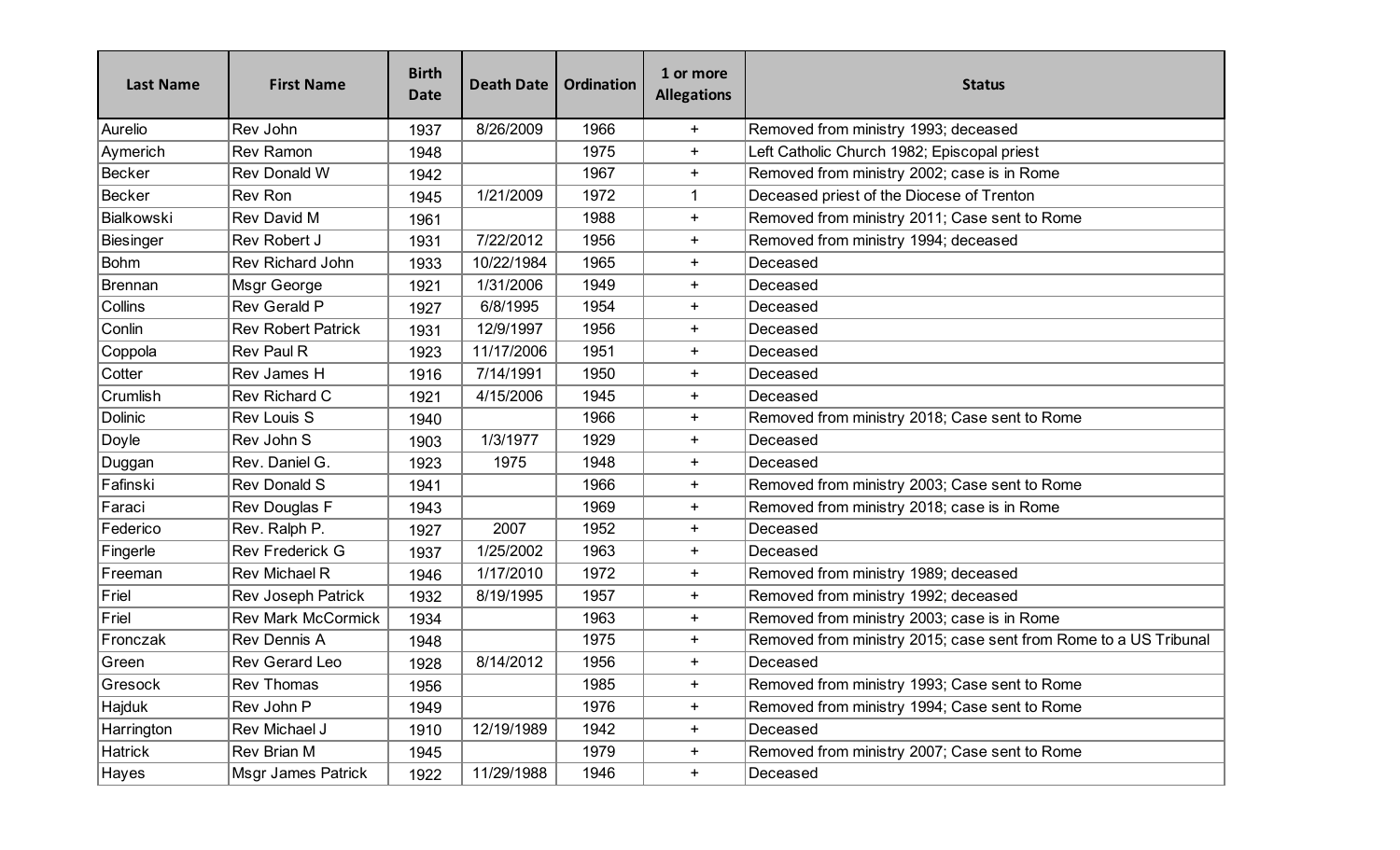| Hendricks       | Rev Louis J.               | 1936 | 10/27/1990 | 1963 | $\ddot{}$   | Deceased                                                  |
|-----------------|----------------------------|------|------------|------|-------------|-----------------------------------------------------------|
| <b>Higgins</b>  | Rev Joseph Grant           | 1926 | 11/23/2016 | 1975 | $\ddot{}$   | Deceased                                                  |
| Hogan           | <b>Rev Francis T</b>       | 1921 | 6/21/2010  | 1946 | $+$         | Deceased                                                  |
| Ingalls         | Rev Fred D                 | 1948 |            | 1974 | -1          | Removed from ministry 2004; Case sent to Rome             |
| Ipolito         | Rev Pascal D               | 1944 |            | 1970 | $\ddot{}$   | Removed from ministry 2018; Case sent to Rome             |
| Jasinski        | <b>Rev Florian Anthony</b> | 1930 | 12/19/1983 | 1957 | $+$         | Deceased                                                  |
| Jasinski        | Rev Gerald C               | 1942 |            | 1968 | $\ddot{}$   | Removed from ministry 1986; laicized 1988                 |
| Judd            | <b>Rev Richard P</b>       | 1924 | 11/17/1988 | 1964 | $\ddot{}$   | Deceased                                                  |
| Juran           | <b>Rev Michael</b>         | 1948 |            | 1976 | $+$         | Removed from ministry 2018; Case sent to Rome             |
| Kazmierczak     | Msgr. Edward L.            | 1926 | 2001       | 1951 |             | Deceased                                                  |
| Kelley          | Rev Timothy James          | 1947 |            | 1978 | $+$         | Transferred to St Petersburg Dioc 1983; faculties revoked |
| Kemp            | Rev Thomas L               | 1927 | 3/7/2019   | 1952 | $+$         | Removed from ministry 2004; deceased                      |
| Keppeler        | Rev Richard J              | 1929 | 12/26/2011 | 1954 | $\ddot{}$   | Removed from ministry 2003; deceased                      |
| Klauder         | Msgr Charles A             | 1880 | 9/16/1972  | 1918 | $\ddot{}$   | Deceased                                                  |
| Kowalewski      | <b>Rev Paul James</b>      | 1947 |            | 1973 | $+$         | Left priesthood 1976; laicized 1977; Episcopal priest     |
| Lewandowski     | Rev John D                 | 1932 | 1/13/1982  | 1962 | $\ddot{}$   | Deceased                                                  |
| Lutz            | Rev. Donald J.             | 1944 |            | 1970 | $\ddot{}$   | Removed from ministry 2021                                |
| Mach            | Rev Bernard M              | 1938 | 2/17/2004  | 1964 | $\ddot{}$   | Removed from ministry 1993; deceased                      |
| Mako            | <b>Rev Louis</b>           | 1934 |            | 1962 | $\ddot{}$   | Left Diocese 1972; retired in Vienna; case is in Rome     |
| Martlock        | Rev Loville N              | 1937 | 12/26/2014 | 1963 | $\ddot{}$   | Removed from ministry 2004; deceased                      |
| Maryanski       | Rev Fabian J               | 1941 |            | 1971 | 1           | Removed from ministry 2018; Case sent to Rome             |
| <b>McCarthy</b> | Rev Thomas J               | 1941 |            | 1980 | $\ddot{}$   | Removed from ministry 2003; case is in Rome               |
| McKenna         | <b>Rev Francis W</b>       | 1901 | 1/3/1977   | 1927 | $\ddot{}$   | Deceased                                                  |
| McPherson       | Msgr Joseph M              | 1909 | 11/26/1982 | 1936 | $+$         | Deceased                                                  |
| Mierzwa         | <b>Rev Ronald</b>          | 1950 |            | 1976 | -1          | Removed from ministry 2018; Case sent to Rome             |
| Moss            | Rev Robert D               | 1943 | 3/29/2018  | 1969 | $\ddot{}$   | Deceased                                                  |
| Niedbalski      | Rev Terrence N             | 1939 | 7/10/1997  | 1964 | $\ddot{}$   | Removed from ministry 1975; deceased                      |
| Ormsby          | Rev Basil A                | 1912 | 6/14/1997  | 1942 | $\ddot{}$   | Deceased                                                  |
| Orsolits        | <b>Rev Norbert F</b>       | 1939 |            | 1965 | $\ddot{}$   | Removed from ministry 2003; deceased                      |
| Palys           | Rev Daniel J               | 1943 |            | 1969 | $\mathbf 1$ | Removed from ministry 2018; Case sent to Rome             |
| Pavlock         | Rev Martin L               | 1939 |            | 1966 | -1          | Removed from ministry 2003; Case sent to Rome             |
| Raimondo        | Rev Michael                | 1877 | Italy      | 1903 | $+$         | Deceased                                                  |
| Rappl           | Rev Joseph P               | 1952 |            | 1978 | $+$         | Left priesthood 1999; married                             |